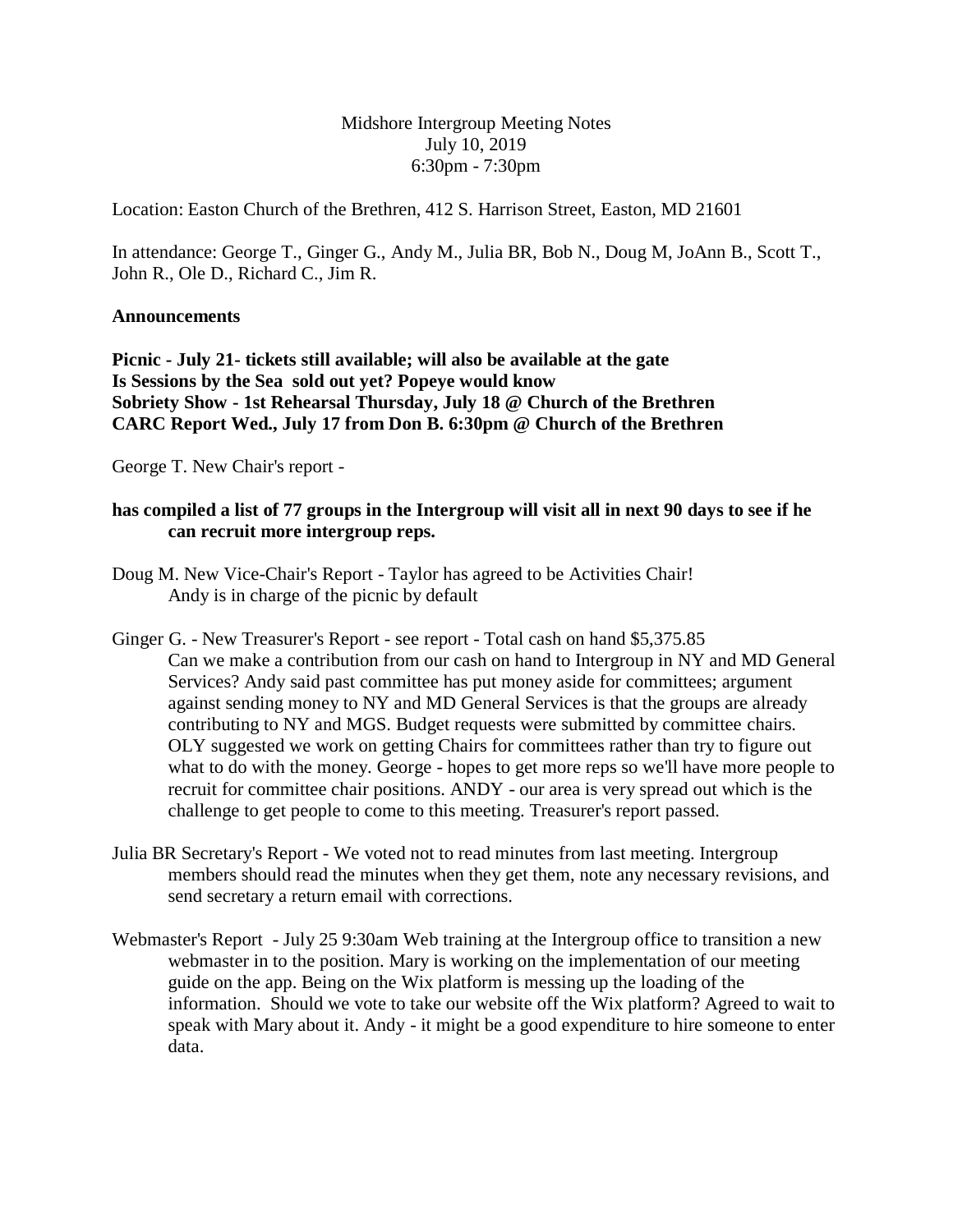## Committee Reports -

Institutions - Steve has moved to Maine. Chair position is vacant. Wednesday night Beginner's meeting is taking meetings to Warwick during August.

Activities Committee - regarding the Picnic Activities Committee - Picnic - Andy has distributed tickets to all the counties. Food vendor has been contracted and paid; porta-potties have been contracted, Andy will meet with them to advise placement; we will have a sound system for live music - people are encouraged to bring instruments to create music on site. Harold G. from Annapolis is our speaker for the picnic. Pray for good weather. People should bring blankets and chairs. We'll have hot dogs and hamburgers, corn on the cob, soda and water available. Took flyers to MD state convention in Frederick; someone else has taken flyers to Annapolis. Andy will update our new Activities committee chair Taylor on progress, and will get her involved.

## New Business -

Conference coming up Sept. 27-29 in Mesa, AZ. It might be good for Ginger to attend regarding how to operate and run an intergroup; get hints from central office - Ginger estimates she would need \$700 for airfare, registration, and food. Ginger is available and interested in the Office Committee. George has time to spend in the office as well; can help implement things Ginger learns if she goes to the conference. We need three more people to vote on it. Should decide now to get good ticket prices. Doug voices frustration about people not being here to vote on it. Motion to subject this to an email vote. Give them 48 hours to return their vote on the motion. They should reply to Julia and Julia will forward the information to George. We are going to compile a list of intergroup representatives from each meeting on the list. Take a vote with people here, call other intergroup reps have them vote on the issue. Now we are going to call some other intergroup reps to get them to vote. Ten present voted for sending Ginger to the conference. We have the budget. People should get in touch with Julia who will tally the votes, and convey the results to George.

• Secretary contacted Charles R., intergroup rep for Serenity Group in Easton, conveyed the motion. Charles said two members had been sent to the last convention on this topic, no changes were made, it would be possible for them to convey the information they received to the Treasurer. Did not want to go against the majority vote - Abstained.

• Spoke with Meg G. intergroup representative from Hillsboro Group meeting regarding motion. Her feeling was that those conferences are designed for intergroups in large urban areas; that she would feel more inclined to send someone to a conference in Kansas, for example, to see how an intergroup in a spread-out rural area might function best. Voted against.

• After consideration of the other intergroup representatives' group conscience, Julia BR, Secretary, changes her vote to against sending a representative to the conference in AZ. As of this moment (7/11/19 at 10am) we have 9 votes for, 2 votes against, 1 absention.